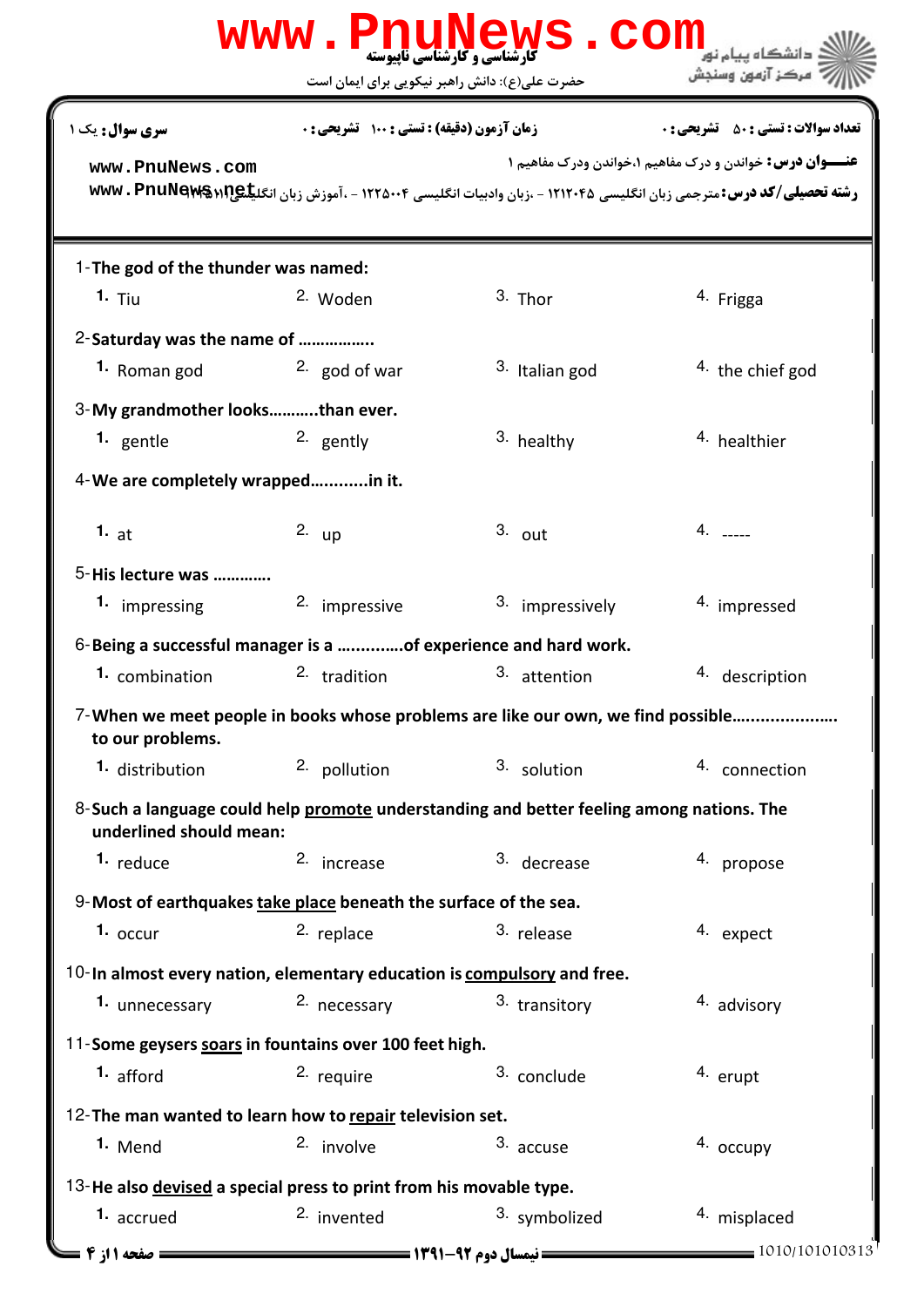| W W W                                                                                                                             | <b>کارشناسی و کارشناسی ناپیوسته</b><br>حضرت علی(ع): دانش راهبر نیکویی برای ایمان است                                 | <b>LUNEWS</b>  | .<br>- دانشگاه بیام نو <mark>ر</mark><br>' مرڪز آزمون وسنڊش     |  |  |
|-----------------------------------------------------------------------------------------------------------------------------------|----------------------------------------------------------------------------------------------------------------------|----------------|-----------------------------------------------------------------|--|--|
| <b>سری سوال :</b> یک ۱                                                                                                            | <b>زمان آزمون (دقیقه) : تستی : ۱۰۰ تشریحی: 0</b>                                                                     |                | <b>تعداد سوالات : تستي : 50 ٪ تشريحي : 0</b>                    |  |  |
| www.PnuNews.com                                                                                                                   | رشته تحصیلی/کد درس: مترجمی زبان انگلیسی ۱۲۱۲۰۴۵ - ،زبان وادبیات انگلیسی ۱۲۲۵۰۰۴ - ،آموزش زبان انگلیکهMWv . PnuNews M |                | <b>عنـــوان درس:</b> خواندن و درک مفاهیم ۱،خواندن ودرک مفاهیم ۱ |  |  |
| 14-My mother hasmy perfume. I cannot find it.                                                                                     |                                                                                                                      |                |                                                                 |  |  |
| 1. misshaped                                                                                                                      | 2. misled                                                                                                            | 3. misread     | 4. misplaced                                                    |  |  |
| 15-They neither eat nor sleep properly.                                                                                           |                                                                                                                      |                |                                                                 |  |  |
| 1. closely                                                                                                                        | <sup>2.</sup> definitely                                                                                             | 3. accurately  | 4. recently                                                     |  |  |
| 16-Every culture has methods of obtaining food and shelter.                                                                       |                                                                                                                      |                |                                                                 |  |  |
| <sup>1</sup> distributing                                                                                                         | $2.$ gaining                                                                                                         | 3. assigning   | 4. carving                                                      |  |  |
| 17-He butter from his list.                                                                                                       |                                                                                                                      |                |                                                                 |  |  |
| 1. excluded                                                                                                                       | 2. exported                                                                                                          | 3. exclaimed   | 4. exhaled                                                      |  |  |
| 18-Many addicts their health, work, family, and friends.                                                                          |                                                                                                                      |                |                                                                 |  |  |
| 1. promote                                                                                                                        | <sup>2.</sup> maintain                                                                                               | 3. neglect     | 4. handle                                                       |  |  |
| 19-Families have moved into a variety of  business as well.                                                                       |                                                                                                                      |                |                                                                 |  |  |
| $1.$ loose                                                                                                                        | 2. estimated                                                                                                         | 3. oppressive  | <sup>4</sup> legitimate                                         |  |  |
| 20-For long years after, foreign invasion kept the nation poverished.                                                             |                                                                                                                      |                |                                                                 |  |  |
| 1. in                                                                                                                             | 2. $ir$                                                                                                              | $3. \text{im}$ | $4.$ un                                                         |  |  |
| 21-He wassize and couldn't find a shirt which would fit him.                                                                      |                                                                                                                      |                |                                                                 |  |  |
| 1. $over$                                                                                                                         | $2.$ pre                                                                                                             | $3.$ Inner     | 4. $re$                                                         |  |  |
| 22-We must escape from pressure, noise, and harassment.                                                                           |                                                                                                                      |                |                                                                 |  |  |
| 1. comfort                                                                                                                        | 2. tiredness                                                                                                         | 3. hardness    | 4. discomfort                                                   |  |  |
| 23-Black workers arefor the work they do.                                                                                         |                                                                                                                      |                |                                                                 |  |  |
| 1. underpaid                                                                                                                      | 2. sophisticated                                                                                                     | 3. recommended | 4. pressed                                                      |  |  |
| 24-He most of his habits after marriage.                                                                                          |                                                                                                                      |                |                                                                 |  |  |
| 1. refreshed                                                                                                                      | <sup>2.</sup> reformed                                                                                               | 3. recognized  | <sup>4.</sup> relieved                                          |  |  |
| 25-He expects them to be associated with a large and prosperous people.                                                           |                                                                                                                      |                |                                                                 |  |  |
| 1. powerful                                                                                                                       | 2. populated                                                                                                         | 3. wealthy     | 4. abundant                                                     |  |  |
| 26-Gases and steam, generated by the terrific heat in the interior of the earth, exert a tremendous<br>pressure upon its surface. |                                                                                                                      |                |                                                                 |  |  |
| 1. contained                                                                                                                      | 2. produced                                                                                                          | 3. pressed     | 4. increased                                                    |  |  |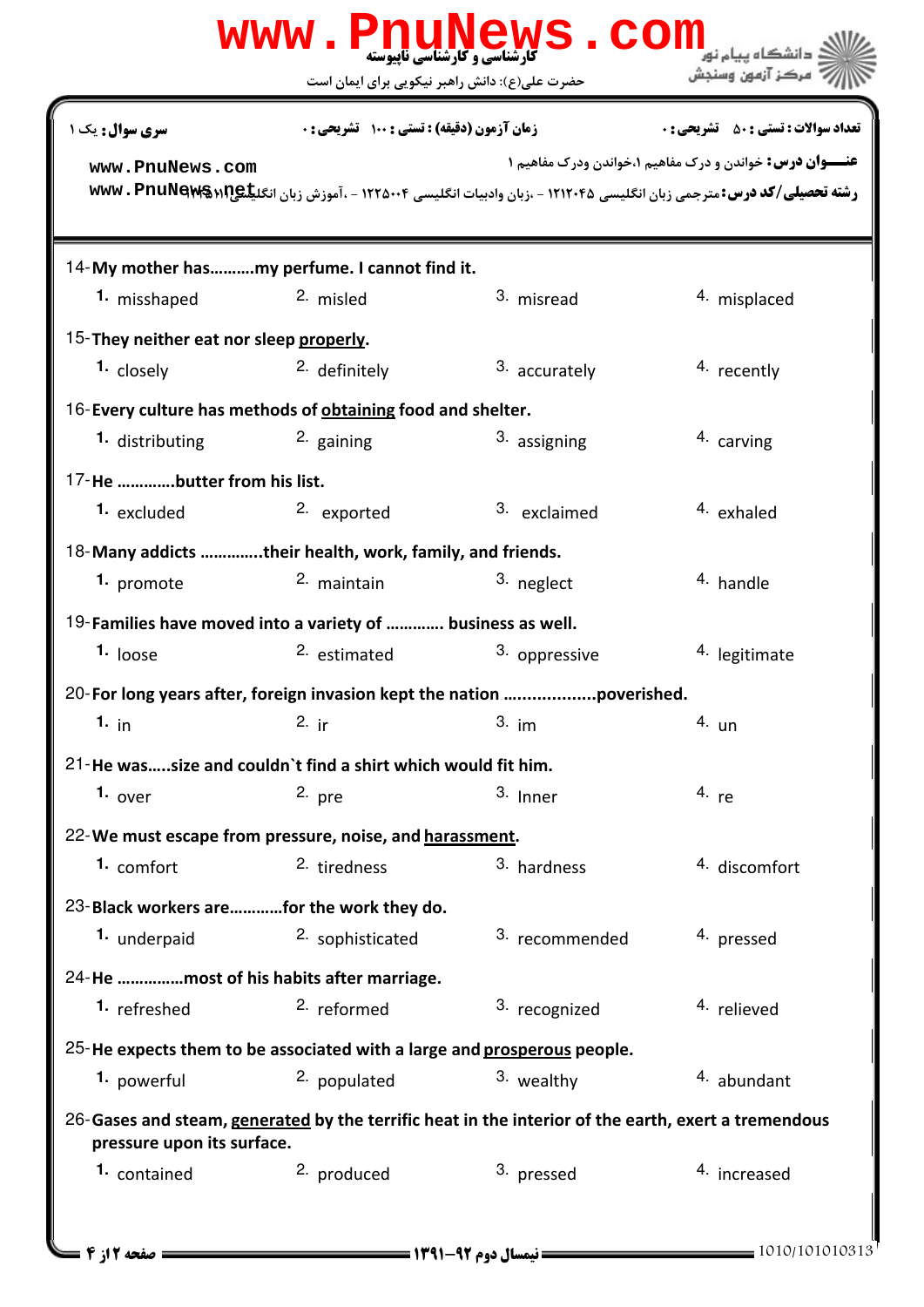|                                                                                                   |                                                                     | WWW.PnuNews.Com                                                                   |                                                                                                                                                                                       |  |  |  |
|---------------------------------------------------------------------------------------------------|---------------------------------------------------------------------|-----------------------------------------------------------------------------------|---------------------------------------------------------------------------------------------------------------------------------------------------------------------------------------|--|--|--|
|                                                                                                   | حضرت علی(ع): دانش راهبر نیکویی برای ایمان است                       |                                                                                   | مركز آزمون وسنجش                                                                                                                                                                      |  |  |  |
| سری سوال: یک ۱                                                                                    | <b>زمان آزمون (دقیقه) : تستی : 100 تشریحی : 0</b>                   |                                                                                   | <b>تعداد سوالات : تستي : 50 ٪ تشريحي : 0</b>                                                                                                                                          |  |  |  |
| www.PnuNews.com                                                                                   |                                                                     |                                                                                   | <b>عنـــوان درس:</b> خواندن و درک مفاهیم ۱،خواندن ودرک مفاهیم ۱<br>رشته تحصیلی/کد درس: مترجمی زبان انگلیسی ۱۲۱۲۰۴۵ - ،زبان وادبیات انگلیسی ۱۲۲۵۰۰۴ - ،آموزش زبان انگلیکهNww . PnuNews |  |  |  |
| 27-The house cat and its cousins make up a large family.                                          |                                                                     |                                                                                   |                                                                                                                                                                                       |  |  |  |
| 1. Cheetah                                                                                        | 2. claws                                                            | 3. ocelot                                                                         | 4. mammal                                                                                                                                                                             |  |  |  |
|                                                                                                   | 28-Government by one person with unlimited power is called          |                                                                                   |                                                                                                                                                                                       |  |  |  |
| 1. Autocracy                                                                                      | <sup>2</sup> phonology                                              | 3. democracy                                                                      | 4. multistory                                                                                                                                                                         |  |  |  |
| 29-Many studies haveto explain problems.                                                          |                                                                     |                                                                                   |                                                                                                                                                                                       |  |  |  |
| 1. proved                                                                                         | <sup>2.</sup> Selected                                              | 3. sought                                                                         | 4. soaked                                                                                                                                                                             |  |  |  |
| 30-There are two types of in the sea.                                                             |                                                                     |                                                                                   |                                                                                                                                                                                       |  |  |  |
| 1. Drifts                                                                                         | 2. currents                                                         | 3. swirls                                                                         | 4. streams                                                                                                                                                                            |  |  |  |
| 31-Another name for china is                                                                      |                                                                     |                                                                                   |                                                                                                                                                                                       |  |  |  |
| 1. Porcelain                                                                                      | 2. saucer                                                           | 3. bonfire                                                                        | 4. bowl                                                                                                                                                                               |  |  |  |
| 32-In ancient societies, most women married and began raising children soon after reaching        |                                                                     |                                                                                   |                                                                                                                                                                                       |  |  |  |
| 1. Property                                                                                       | 2. poverty                                                          | 3. puberty                                                                        | 4. popularity                                                                                                                                                                         |  |  |  |
|                                                                                                   |                                                                     | 33-One kind of religious music seeks to create a state of mystery and             |                                                                                                                                                                                       |  |  |  |
| 1. Awe                                                                                            | 2. harvest                                                          | 3. distance                                                                       | 4. culture                                                                                                                                                                            |  |  |  |
|                                                                                                   |                                                                     | 34-As time went on more ornamentation was used and designs became more elaborate. |                                                                                                                                                                                       |  |  |  |
| 1. Rough                                                                                          | 2. simple                                                           | 3. complicated                                                                    | 4. evolved                                                                                                                                                                            |  |  |  |
| 35-Whales have no sense of smell, and most have poor eye sight.                                   |                                                                     |                                                                                   |                                                                                                                                                                                       |  |  |  |
| 1. Toothed                                                                                        | 2. species                                                          | 3. senses                                                                         | 4. whales                                                                                                                                                                             |  |  |  |
|                                                                                                   | 36-Nature evidently never intended the back to be a support column. |                                                                                   |                                                                                                                                                                                       |  |  |  |
| 1. Nearly                                                                                         | 2. accidentally                                                     | 3. originally                                                                     | 4. clearly                                                                                                                                                                            |  |  |  |
| 37-Some caterpillars sleep through all the long cold months, emerging at the beginning of spring. |                                                                     |                                                                                   |                                                                                                                                                                                       |  |  |  |
| 1. Growing                                                                                        | $2.$ gliding                                                        | 3. appearing                                                                      | 4. removing                                                                                                                                                                           |  |  |  |
| 38-Canada's vast Arctic region is extremely thinly populated.                                     |                                                                     |                                                                                   |                                                                                                                                                                                       |  |  |  |
| 1. Very                                                                                           | 2. a little                                                         | 3. nearly                                                                         | 4. clearly                                                                                                                                                                            |  |  |  |